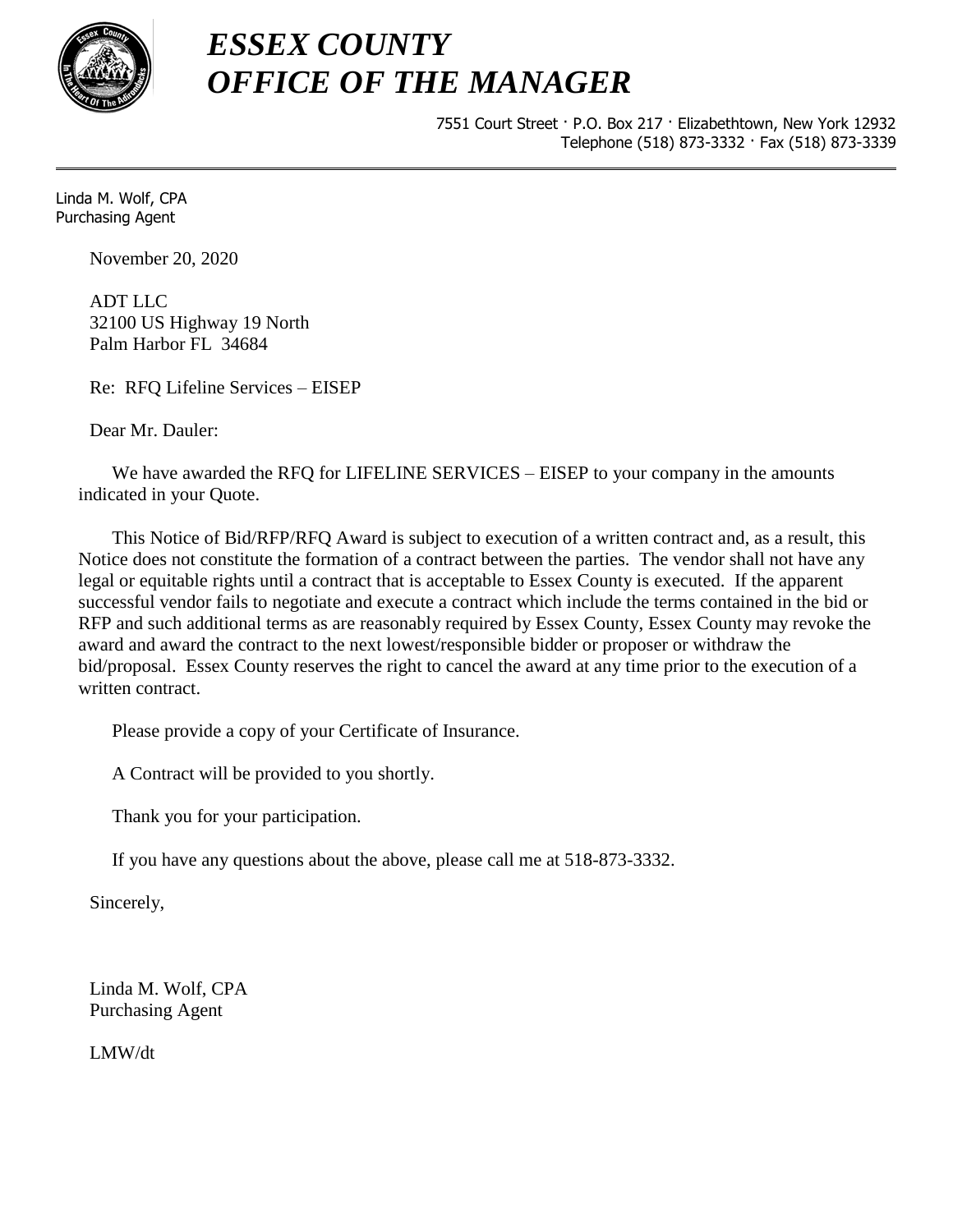

7551 Court Street · P.O. Box 217 · Elizabethtown, New York 12932 Telephone (518) 873-3332 · Fax (518) 873-3339

Linda M. Wolf, CPA Purchasing Agent

November 20, 2020

Connect America.com LLC 816 Park Way Broomall PA 19008

Re: RFQ Lifeline Services – EISEP

Dear Mr. Brooks:

We have awarded the RFQ for LIFELINE SERVICES – EISEP to ADT LLC of Palm Harbor FL in the amount of their Quote.

This Notice of Bid/RFP/RFQ Award is subject to execution of a written contract and, as a result, this Notice does not constitute the formation of a contract between the parties. The vendor shall not have any legal or equitable rights until a contract that is acceptable to Essex County is executed. If the apparent successful vendor fails to negotiate and execute a contract which include the terms contained in the bid or RFP and such additional terms as are reasonably required by Essex County, Essex County may revoke the award and award the contract to the next lowest/responsible bidder or proposer or withdraw the bid/proposal. Essex County reserves the right to cancel the award at any time prior to the execution of a written contract.

Thank you for your participation.

If you have any questions about the above, please call me at 518-873-3332.

Sincerely,

Linda M. Wolf, CPA Purchasing Agent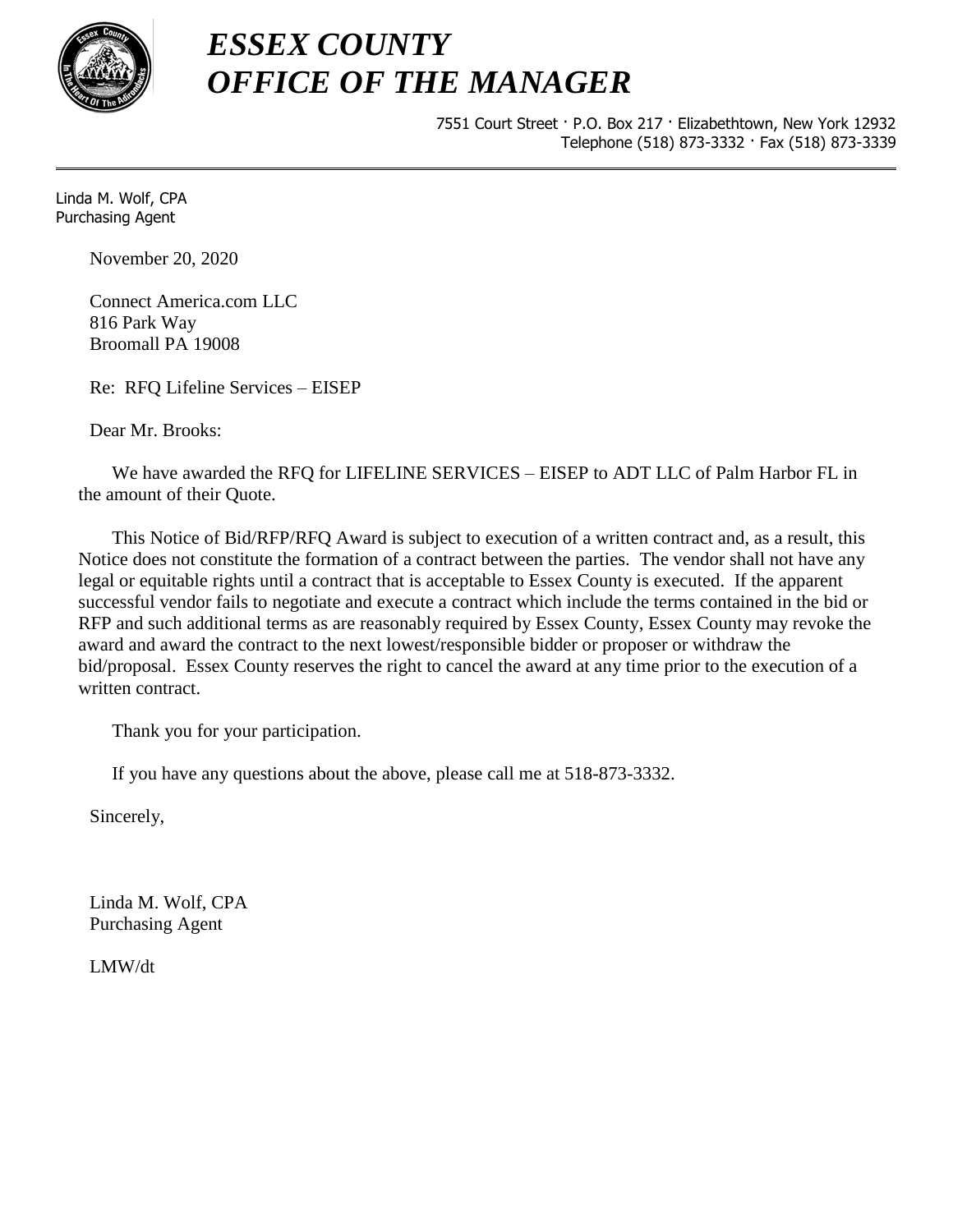

7551 Court Street · P.O. Box 217 · Elizabethtown, New York 12932 Telephone (518) 873-3332 · Fax (518) 873-3339

Linda M. Wolf, CPA Purchasing Agent

November 20, 2020

Valued Relationships Inc 1400 Commerce Center Drive Franklin OH 45005

Re: RFQ Lifeline Services – EISEP

Dear Mr. Anderson:

We have awarded the RFQ for LIFELINE SERVICES – EISEP to ADT LLC of Palm Harbor FL in the amount of their Quote.

This Notice of Bid/RFP/RFQ Award is subject to execution of a written contract and, as a result, this Notice does not constitute the formation of a contract between the parties. The vendor shall not have any legal or equitable rights until a contract that is acceptable to Essex County is executed. If the apparent successful vendor fails to negotiate and execute a contract which include the terms contained in the bid or RFP and such additional terms as are reasonably required by Essex County, Essex County may revoke the award and award the contract to the next lowest/responsible bidder or proposer or withdraw the bid/proposal. Essex County reserves the right to cancel the award at any time prior to the execution of a written contract.

Thank you for your participation.

If you have any questions about the above, please call me at 518-873-3332.

Sincerely,

Linda M. Wolf, CPA Purchasing Agent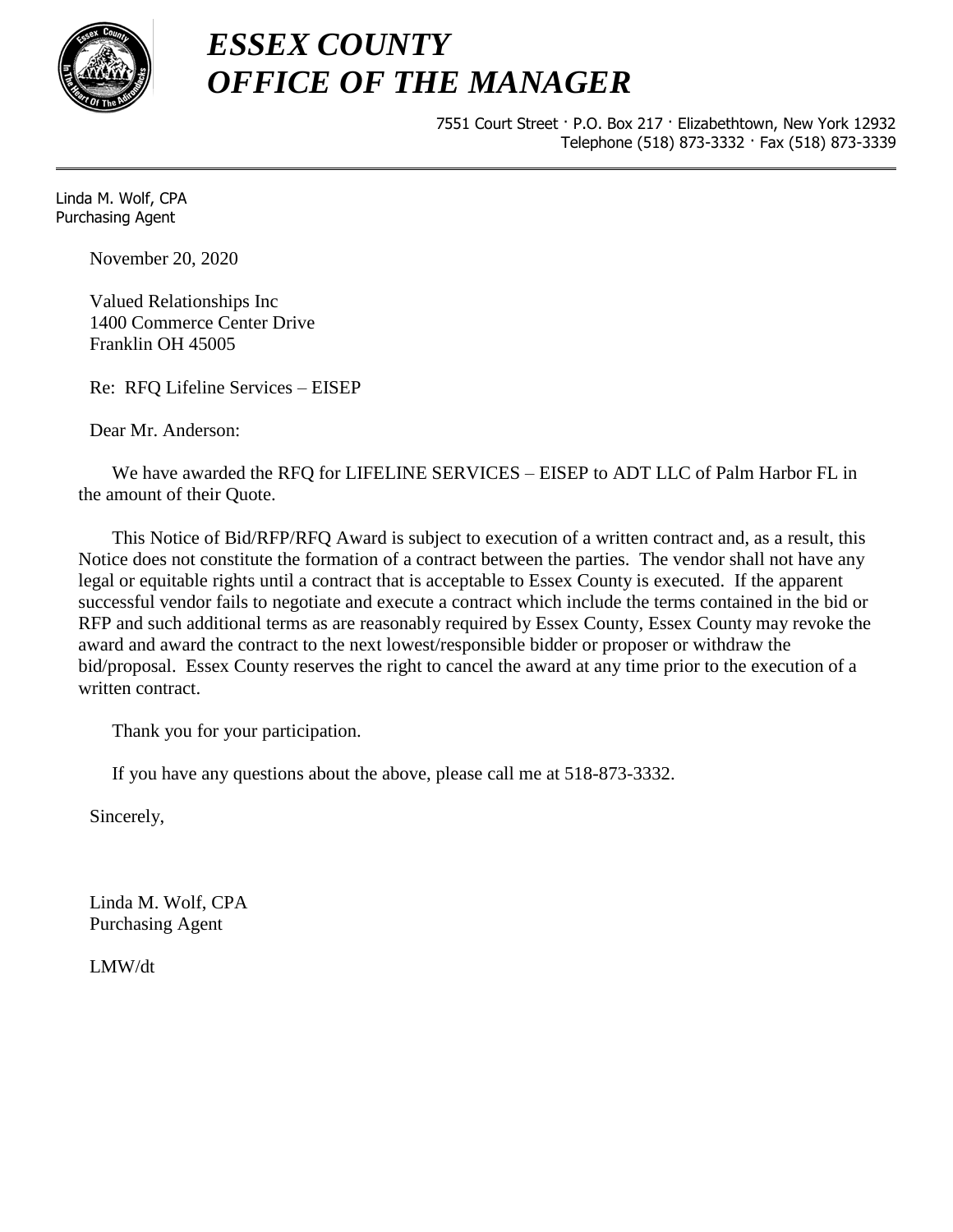

7551 Court Street · P.O. Box 217 · Elizabethtown, New York 12932 Telephone (518) 873-3332 · Fax (518) 873-3339

Linda M. Wolf, CPA Purchasing Agent

November 20, 2020

GTL Incorporated dba Link to Life 27475 Meadowbrook Road Novi MI 48377

Re: RFQ Lifeline Services – EISEP

Dear Ms. Thompson:

We have awarded the RFQ for LIFELINE SERVICES – EISEP to ADT LLC of Palm Harbor FL in the amount of their Quote.

This Notice of Bid/RFP/RFQ Award is subject to execution of a written contract and, as a result, this Notice does not constitute the formation of a contract between the parties. The vendor shall not have any legal or equitable rights until a contract that is acceptable to Essex County is executed. If the apparent successful vendor fails to negotiate and execute a contract which include the terms contained in the bid or RFP and such additional terms as are reasonably required by Essex County, Essex County may revoke the award and award the contract to the next lowest/responsible bidder or proposer or withdraw the bid/proposal. Essex County reserves the right to cancel the award at any time prior to the execution of a written contract.

Thank you for your participation.

If you have any questions about the above, please call me at 518-873-3332.

Sincerely,

Linda M. Wolf, CPA Purchasing Agent